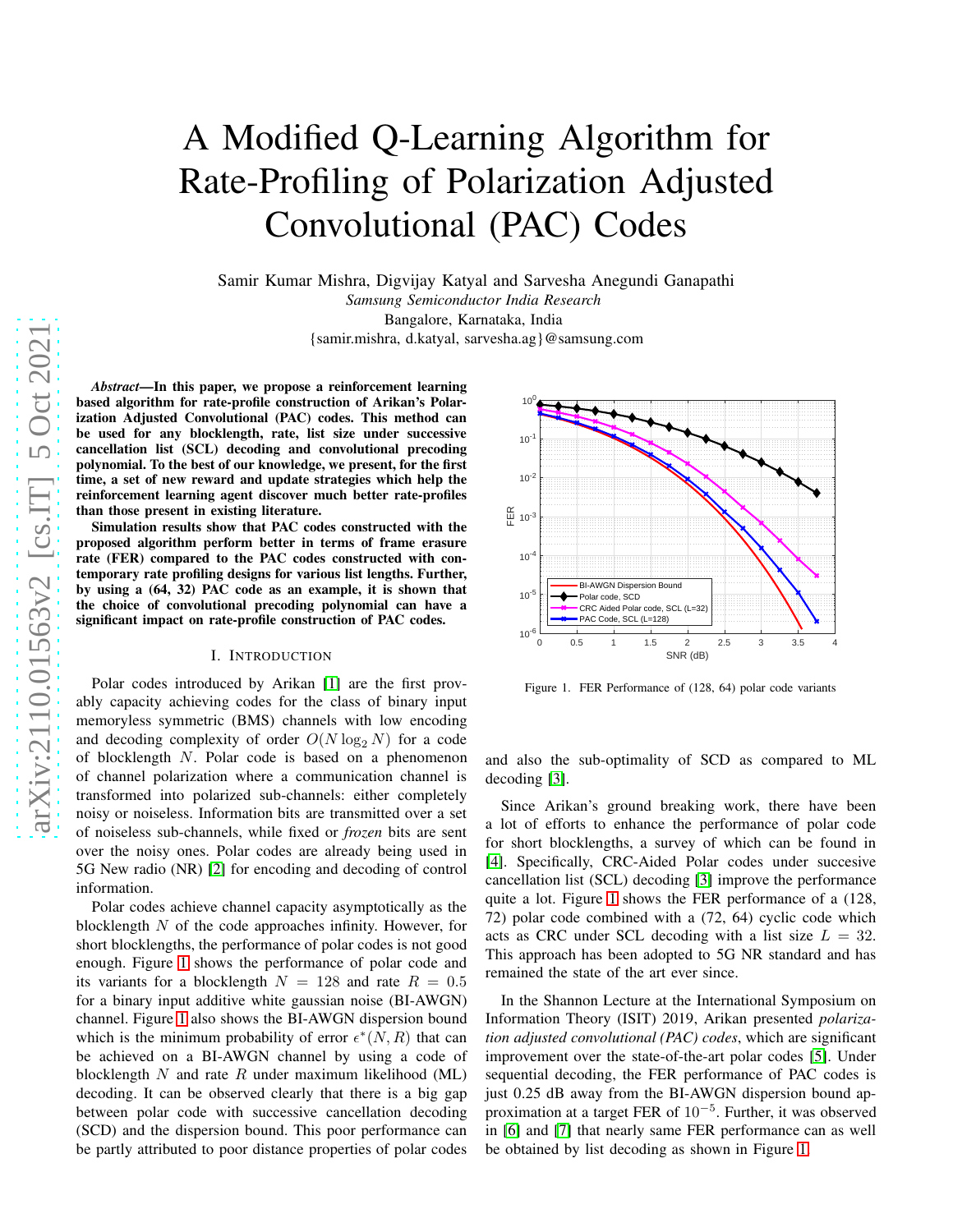

<span id="page-1-0"></span>Figure 2. Coding scheme of PAC code

### *A. Brief overview of PAC code*

The coding scheme of a PAC code is shown in Figure [2.](#page-1-0) In Figure [2,](#page-1-0) the solid blocks refer to actual blocks used in the communication system. The dotted blocks refer to the information provided to these blocks. A PAC code can be denoted as  $PAC(N, K, \mathcal{I}, \mathbf{w})$ . Here, K is the number of information bits.  $N$  is the length of the codeword which is mostly a power of 2.  $\mathcal{I} \subseteq \{0, 1, ..., (N-1)\}\$ is the set of information bit indices. w is a precoding vector of length  $p$ containing 0s and 1s.  $R = K/N$  is the rate of the code. Using the polar code terminology,  $\mathcal{F} = \mathcal{I}^c$  is the set of *frozen* indices, where no information is transmitted. These indices are filled with zeros.

*1) PAC Encoding scheme:* The first step of encoding PAC codes is rate-profiling, a term coined by Arikan [\[5\]](#page-5-4). A rateprofiler maps the vector of information bits denoted by  $\mathbf{d} =$  $[d_0, d_1, ..., d_{K-1}]$  to a vector of bits  $\mathbf{v} = [v_0, v_1, ..., v_{N-1}]$ according to  $I$ . In other words, the K information bits in d are mapped to positions in v indicated by  $\mathcal{I}$ . The rest  $(N - K)$ positions in  $\bf{v}$  are filled with zeros. The selection of  $K$  indices out of N possible indices is called rate-profile construction. Two well known rate-profiling schemes are polar and Reed-Muller (RM) rate profiles.

After rate-profiling, the vector  $v$  is transformed into a vector u using a convolutional precoding polynomial w of length p. In other words, each bit in  $v$  is replaced by a linear combination of itself and  $p-1$  bits that precede it. This linear combination is decided by w.

The final step of encoding is to pass the precoded vector u through a Polar Transform  $P_n$  to output encoded bit vector  $\mathbf{x} = \mathbf{u} \mathbf{P} \otimes \mathbf{P}^n$ . Here,  $\mathbf{P}_n$  is the  $n_{\perp}^{th}$  Kronecker power of the basic Polar Transform  $\mathbf{P} = \begin{bmatrix} 1 & 0 \\ 1 & 1 \end{bmatrix}$ proposed by Arikan in [\[1\]](#page-5-0).

In the absence of precoding,  $w = [1]$  and PAC code falls back to polar code.

*2) PAC Decoding scheme:* : The decoding of PAC code can be done either by sequential decoding [\[5\]](#page-5-4) or by list decoding as in [\[6\]](#page-5-5), [\[7\]](#page-5-6), [\[8\]](#page-5-7).

#### *B. Our Contributions*

It was observed by Arikan in [\[5\]](#page-5-4) that the performance of PAC code is more sensitive to the choice of rate-profiling scheme  $A$  as compared to the precoding polynomial w. Further, it was also observed in [\[6\]](#page-5-5), that PAC codes perform better than polar codes owing to improved minimum distance properties.

In this paper, we present a reinforcement learning (RL) algorithm for rate-profile construction of PAC code that can be used for any blocklength, rate, list size (under SCL decoding) and precoder constraints. The algorithm tries to construct a rate-profile  $\mathcal I$  for a  $(N, K, \mathcal I, \mathbf{w})$  PAC code by mapping polar code construction to a maze traversing game [\[9\]](#page-5-8). Contrary to [\[9\]](#page-5-8), where the authors use a  $SARSA(\lambda)$  algorithm, we propose to use the modified version of a much simpler reinforcement learning algorithm, that is, Q-Learning to solve the maze traversing game. To the best of our knowledge, we present, for the first time, a set of new reward and update strategies which help the RL agent discover much better rate-profiles than those present in existing literature.

In order to validate our claims, we compare the PAC code constructed with the proposed algorithm with the PAC codes available in existing literature. Simulation results show that PAC codes with the proposed rate-profile construction perform better in terms of frame erasure rate (FER) compared to the PAC codes with rate profiling designs in existing literature.

In this paper, vectors are denoted by boldface lowercase letters  $a$ . An element in a vector  $a$  at index  $i$  is denoted by  $a_i$ . A set is denoted by caligraphic font A, its cardinality by  $|\mathcal{A}|$  and its complement by  $\mathcal{A}^c$ .

The rest of the paper is organized as follows. In Section II, we present our proposed heuristic algorithm. Section III discusses simulation results for some PAC codes constructed by using the proposed algorithm and compare it with schemes in existing literature. Finally, in Section IV, we conclude by mentioning some open problems.

# II. VIEWING POLAR CODE CONSTRUCTION AS A GAME

The construction of a  $(N, K)$  polar code is the selection of  $K$  non-frozen bit positions out of  $N$  bit positions. This selection procedure can be viewed as a maze traversing game in the reinforcement learning setup, where an agent tries to find the optimal path for the given environment, rewards and set of rules.

## <span id="page-1-1"></span>*A. Environment*

Each  $(N, K)$  polar code construction problem is viewed as a maze with  $N - K + 1$  rows and  $K + 1$  columns. This maze is equivalent to environment in reinforcement learning problem. Cells of maze define the states  $s = (row, col)$  of the environment. At any time, the RL agent can be in one of the possible state s, where,  $s \in S$ ,  $|S| = (N - K + 1) \times (K + 1)$ . State  $s = (0, 0)$  is defined as the initial state and state  $s =$  $(N - K, K)$  is defined as the terminal state. At each state s the agent can take one of two possible actions a where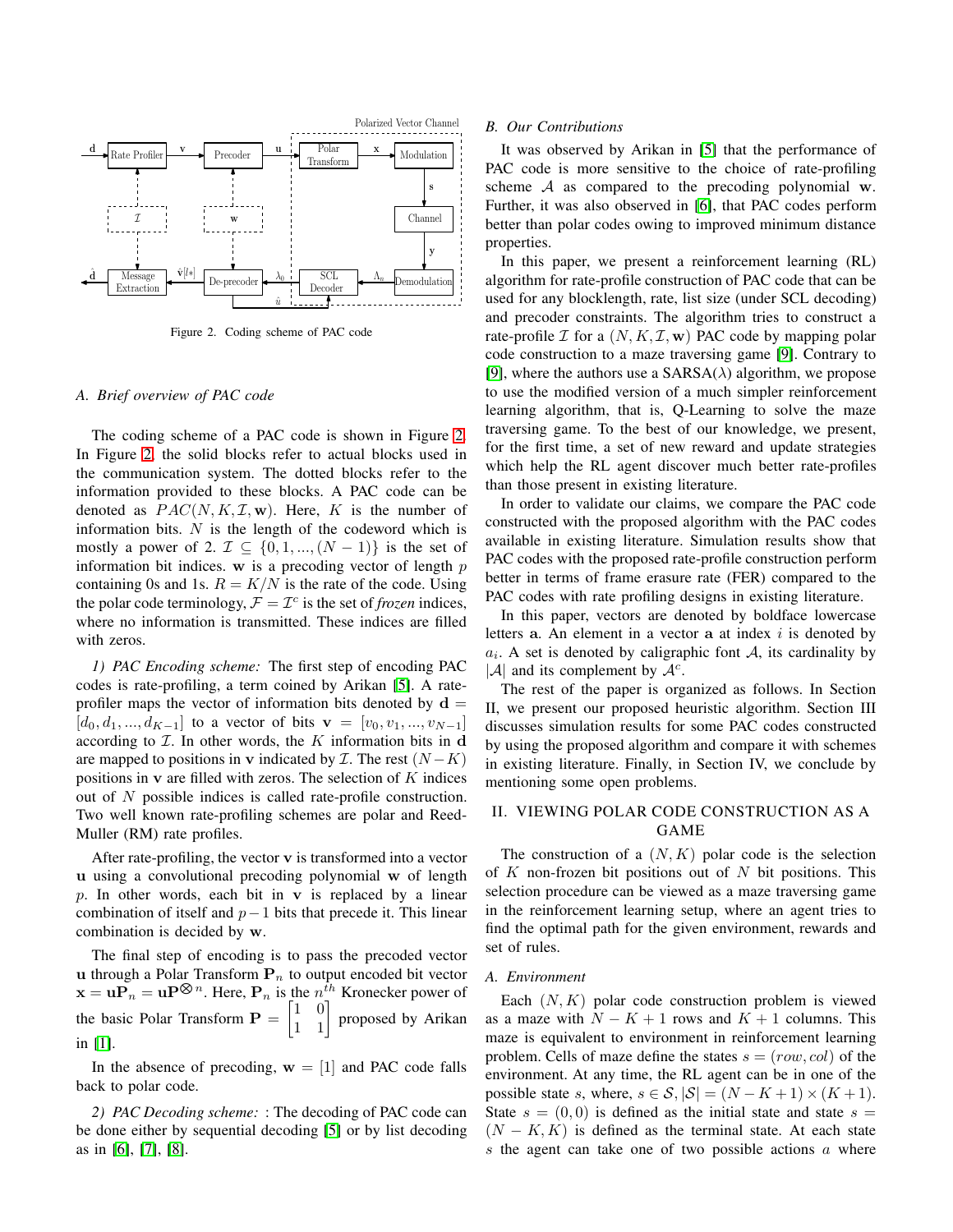Algorithm 1: Proposed modified Q-learning algorithm

**Input** :  $N$ ,  $K$ ,  $w$ ,  $p$ Output: Q States  $S = \{(0, 1), (0, 1), (0, 2), \ldots, (N - K, K)\}\$ Actions  $\mathcal{A} = \{0, 1\}$ NextState:  $S \times A \longrightarrow S$  $Q : \mathcal{S} \times \mathcal{A} \longrightarrow \mathbb{R}$ Episodes  $E \leftarrow \mathbb{N}$ Discounting factor  $\gamma \leftarrow 1$ Learning rate  $\alpha \in [0, 1]$ Exploration rate  $\epsilon \in [0, 1]$ for  $e \leftarrow 0$  to  $(E - 1)$  do  $s \leftarrow$  initial state  $\mathcal{I}_{init}, \mathcal{N} \leftarrow \text{RMScore}(N, K)$ for  $k \leftarrow 0$  to  $(N-1)$  do  $\mathcal{I}_{init}, \mathcal{N}, a \leftarrow \text{Action}(Q, \mathcal{I}_{init}, \mathcal{N}, K, k, \epsilon)$  $a_k \leftarrow a$  $s' \leftarrow$  NextState $(s, a)$ if  $k = 0$  then Transmit all zero codeword through the channel. if  $a = 0$  then Decode the  $k^{th}$  bit as if it is a frozen bit. Update the PM list and the survival paths. else Decode the  $k^{th}$  bit as if it is a non-frozen bit. Update the PM list and the survival paths. Check if all-zero codeword survives in the list. if *all zero codeword dropped* then  $r \leftarrow -2x$  $Q \leftarrow \text{Update}(N, K, Q, s, s', a, r, \alpha, \gamma)$  $F \leftarrow 1$ break else  $L F \leftarrow 0$  $s \leftarrow s'$ if  $F = 0$  then  $i \leftarrow$  Get the index of all zero codeword in the PM list  $c \leftarrow$  Get the first codeword in the PM list  $s \leftarrow$  initial state  $f \leftarrow 0$ for  $k \leftarrow 1$  to N do  $a \leftarrow a_k$  $s' \leftarrow \text{NextState}(s, a)$  $r, f \leftarrow \text{Reward}(\mathbf{c}, k, i, f)$  $Q \leftarrow \text{Update}(N, K, Q, s, s', a, r, \alpha, \gamma)$  $s \leftarrow s'$ 

return Q

 $a \in \mathcal{A}, |\mathcal{A}| = 2$  i.e., "down" action and "right" action. For each episode, the agent is required to start from the initial sate and ends up at terminal state by taking in total  $N$  steps.

Our proposed rate-profile construction algorithm is presented in **Algorithm** [1.](#page-1-1) The inputs to the algorithm are  $N$ ,  $K$ , w and  $p$ . The rate-profile for the intended PAC code can be derived as the best path in the maze discovered by the RL agent and can be computed from the output  $Q$  of the algorithm. We describe the details of this algorithm in the forthcoming paragraphs.

# *B. Action Strategy*

As already mentioned, the aim of rate-profile construction is to select  $K$  indices out of  $N$  possible indices. Also at each step, the agent is required to select one of the two possible actions i.e., "down"  $(a = 0)$  and "right"  $(a = 1)$ action. In particular, if at  $k^{th}$  step, the agent selects down action, then  $k^{th}$  bit corresponds to frozen bit position and if the agent selects right action then the  $k^{th}$  bit corresponds to non-frozen/information bit position. Our proposed action generation strategy as described in Algorithm [3](#page-3-0) can divided into two main phases as described below.

We know that there is a RM score corresponding to each of the  $N$  indices. In the first phase, the RM score generation strategy described in Algorithm [2](#page-2-0) sorts the RM scores of  $N$ indices in an ascending order. We call the RM score at the  $(N - K)^{th}$  index of the sorted set as *boundary RM score*. Now, we can divide the set of N indices into three subsets. First, for the set of indices whose RM score is less than the boundary RM score, the agent will take the down action, i.e., these indices are allocated to the *frozen set*  $\mathcal F$  or  $\mathcal I^c$ . Second, for the set of indices whose RM score is greater than the boundary RM score, agent will take the right action i.e, these indices are allocated to the set of *information bit indices* I. We call this set as the *initial rate profile* and denote it by  $\mathcal{I}_{init}$ . It is to be noted that  $|\mathcal{I}_{init}| \leq K$ .

## <span id="page-2-0"></span>Algorithm 2: RM Score generation algorithm

subroutine RMScore $(N, K)$ :  $t \leftarrow 0$ for  $j \leftarrow 0$  to  $(N - 1)$  do  $|t_j \leftarrow w(j-1)$  // Calculate RM score  $u = sort(t)$  // Sort in ascending order  $t_b \leftarrow \mathbf{u}_{N-K}$  // Boundary RM score  $\mathcal{I}_{init} \leftarrow \emptyset$  // Initial rate profile  $\mathcal{N} \leftarrow \emptyset$  // Set of indices with  $t_i = t_b$ for  $i \leftarrow 0$  to  $(N - 1)$  do if  $t_i > t_b$  then  $\Box$   $\mathcal{I}_{init} \leftarrow \mathcal{I}_{init} \cup \{i\}$ if  $t_i = t_b$  then  $\mathcal{N} \leftarrow \mathcal{N} \cup \{i\}$ return  $\mathcal{I}_{init}$ , N

An obvious simplification happens for some PAC codes when  $|\mathcal{I}_{init}| = K$ . The code is constructed by the first phase of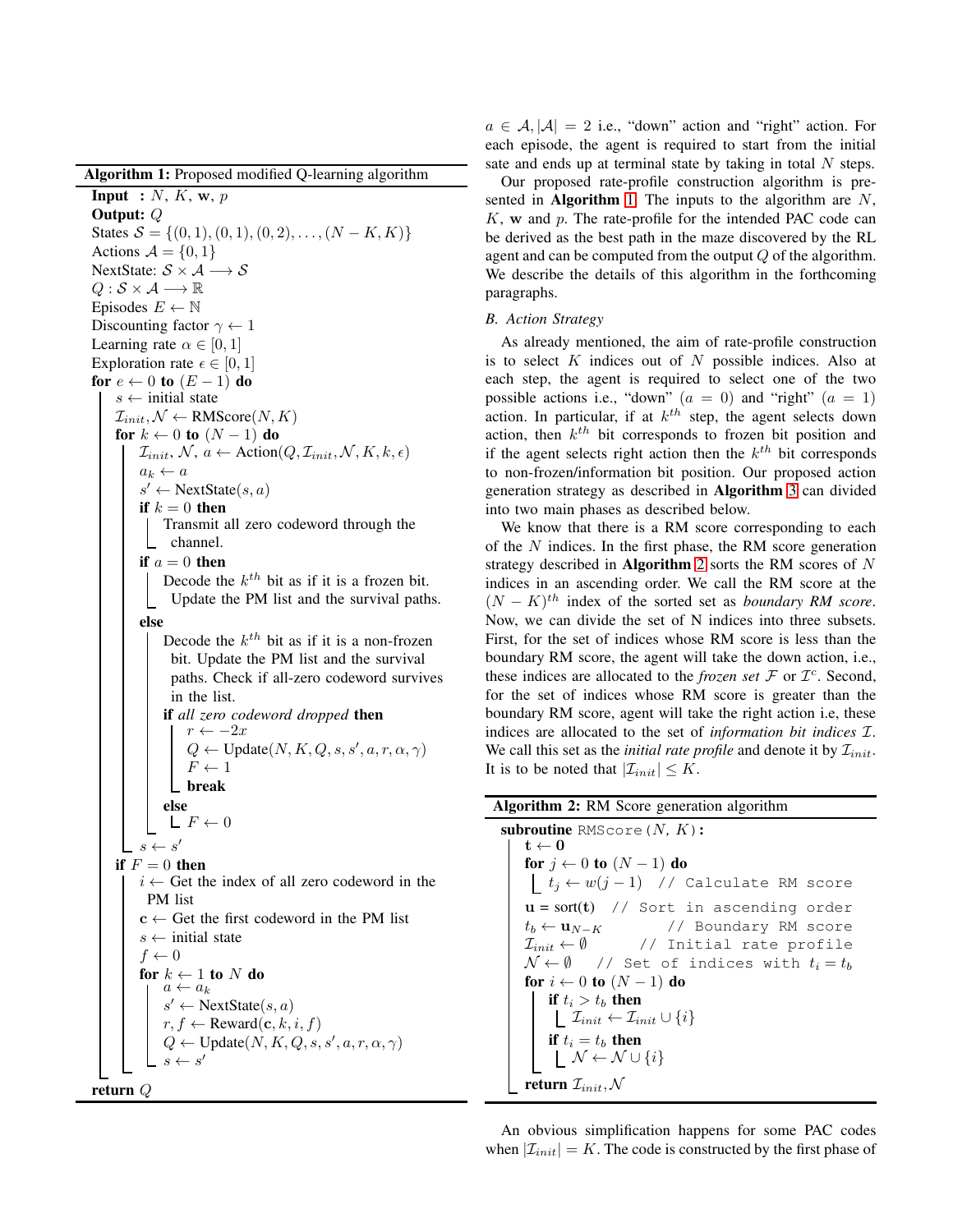the algorithm itself. A typical example of this is the (128, 64) PAC code. In this case, our rate-profile construction algorithm falls back to the famous RM rate-profile as described by Arikan in [\[5\]](#page-5-4).

Third, we have the set of indices whose RM score is equal to the boundary RM score. We denote this set by  $N$ . In the second phase, the action generation algorithn selects the remaining  $(K - |\mathcal{I}_{init}|)$  indices from available  $|\mathcal{N}|$  indices in order to create a  $(N, K)$  code. For these set of indices, the agent selects the action a from the current state  $s \in \mathcal{S}$  using policy derived from  $Q$  (e.g.  $\epsilon$ -greedy).

<span id="page-3-0"></span>

| <b>Algorithm 3:</b> Proposed action generation algorithm                                   |  |  |  |  |
|--------------------------------------------------------------------------------------------|--|--|--|--|
| subroutine Action ( $Q$ , $\mathcal{I}_{init}$ , $\mathcal{N}$ , $K$ , $k$ , $\epsilon$ ): |  |  |  |  |
| if $k \in \mathcal{N}$ then                                                                |  |  |  |  |
| if $ \mathcal{I}_{init}  = K$ then                                                         |  |  |  |  |
| $a \leftarrow 0$                                                                           |  |  |  |  |
| else if $ \mathcal{I}_{init}  +  \mathcal{N}  = K$ then                                    |  |  |  |  |
| $a \leftarrow 1$                                                                           |  |  |  |  |
| else                                                                                       |  |  |  |  |
| $a \leftarrow \epsilon$ -greedy $(Q, \epsilon)$                                            |  |  |  |  |
| if $a = 0$ then                                                                            |  |  |  |  |
| $\mathcal{N} \leftarrow \mathcal{N} \setminus \{k\}$                                       |  |  |  |  |
| else                                                                                       |  |  |  |  |
| $\left\lfloor \right. \mathcal{I}_{init} \leftarrow \mathcal{I}_{init} \cup \{k\}$         |  |  |  |  |
|                                                                                            |  |  |  |  |
| else if $k \in \mathcal{I}_{init}$ then                                                    |  |  |  |  |
| $a \leftarrow 1$                                                                           |  |  |  |  |
| else                                                                                       |  |  |  |  |
| $a \leftarrow 0$                                                                           |  |  |  |  |
| return $\mathcal{I}_{init}$ , N, a                                                         |  |  |  |  |

## *C. Update*

Value function of state action pairs are updated when either all zero codeword is dropped from the list or the episode comes to an end. In the first case, the value function of the current state action pair is updated and on the other hand in later case, the value function of all the state action pairs taken during that episode are updated. The proposed update strategy is described in Algorithm [4.](#page-3-1)

<span id="page-3-1"></span>Algorithm 4: Proposed update strategy algorithm  $\textbf{subroutine Update}(N, K, Q, s, s', a, r, \alpha, \gamma):$ if  $s'_0 = N - K$  then  $Q(s, a) \leftarrow Q(s, a) + \alpha(r + \gamma Q(s', 1) - Q(s, a))$ else if  $s'_1 = K$  then  $Q(s, a) \leftarrow Q(s, a) + \alpha(r + \gamma Q(s', 0) - Q(s, a))$ else  $Q(s,a) \leftarrow$  $Q(s, a) + \alpha(r + \gamma \max_{a'} Q(s', a') - Q(s, a))$ return Q

## *D. Reward Strategy*

If all zero codeword survives in the list through out the episode i.e.,  $F = 0$ , value function  $Q(s, a)$  of all the N state action pairs taken during that episode are updated according to the update strategy described in Algorithm [4,](#page-3-1) using the reward generating strategy described in Algorithm [5.](#page-3-2)

Reward for the  $k^{th}$  state action pair depends on two factors. Firstly, it depends on the  $k^{th}$  output bit  $c_k, c_k \in \{0, 1\}.$ Secondly, it depends on the index in the list where the all zero codeword is present if not dropped from the list. We call this index as *all zero codeword index* and denote it by  $i, i \in [1, L]$ in the list. A positive reward of  $x$ , defined as "base" reward is given, if the  $k^{th}$  bit is correctly decoded, otherwise a negative reward of  $-x$  is given. Based on the all zero codeword index, reward is drop by amount  $z(i - 1)$ , where z is known as the "step" reward and  $i$  is the index of all zero codeword in the list at the end of the episode. Also, if the  $k^{th}$  bit position corresponds to first bit error position in output c, reward is further drop by amount  $x$ .

In case, if all zero codeword dropped from the list i.e.,  $F = 1$ , value function  $Q(s, a)$  of current state action pair will updated according to the update strategy described in Algorithm [4](#page-3-1) using the reward of  $-2x$ .

It must be noted here that the intention of the above mentioned reward strategy is to make the RL agent learn rateprofiles which help to keep the path with all zero codeword as high in the list as possible so that it becomes the best path.

<span id="page-3-2"></span>

| <b>Algorithm 5:</b> Proposed reward generation algorithm                                                                                             |  |  |  |  |
|------------------------------------------------------------------------------------------------------------------------------------------------------|--|--|--|--|
| <b>subroutine</b> Reward $(c, k, i, f)$ :                                                                                                            |  |  |  |  |
|                                                                                                                                                      |  |  |  |  |
| if $c_k = 0$ then<br>$\lfloor r \leftarrow x - z(i-1) \rfloor$                                                                                       |  |  |  |  |
| else                                                                                                                                                 |  |  |  |  |
|                                                                                                                                                      |  |  |  |  |
|                                                                                                                                                      |  |  |  |  |
|                                                                                                                                                      |  |  |  |  |
| $\left \begin{array}{c} r \leftarrow -x - z(i-1) \\ \text{if } f = 0 \text{ then} \\ r \leftarrow r - x \\ f \leftarrow 1 \end{array}\right \right.$ |  |  |  |  |
| return $r, f$                                                                                                                                        |  |  |  |  |

## III. NUMERICAL RESULTS AND DISCUSSION

For simulation, we first consider a (64, 32) PAC code transmitted over a BI-AWGN channel for which the rate-profile  $\mathcal I$ was constructed using the proposed method. The convolutional precoding polynomial used is  $w = \begin{bmatrix} 1, 0, 1, 1, 0, 1, 1 \end{bmatrix}$ . In figure [3](#page-4-0) we compare the FER performance of CRC-Aided polar code and PAC code variants in existing literature with that of the PAC code constructed using our proposed Algorithm [1.](#page-1-1) For each code, SCL decoder with list size  $L = 8$  was used. The algorithm proposed in [\[10\]](#page-5-9) performs much better than the current state-of-the-art 5G NR rate profile. Further, it can be easily observed that the PAC code constructed with our proposed Algorithm [1](#page-1-1) outperforms all contemporary PAC code constructions at all values of SNR. Further, we compare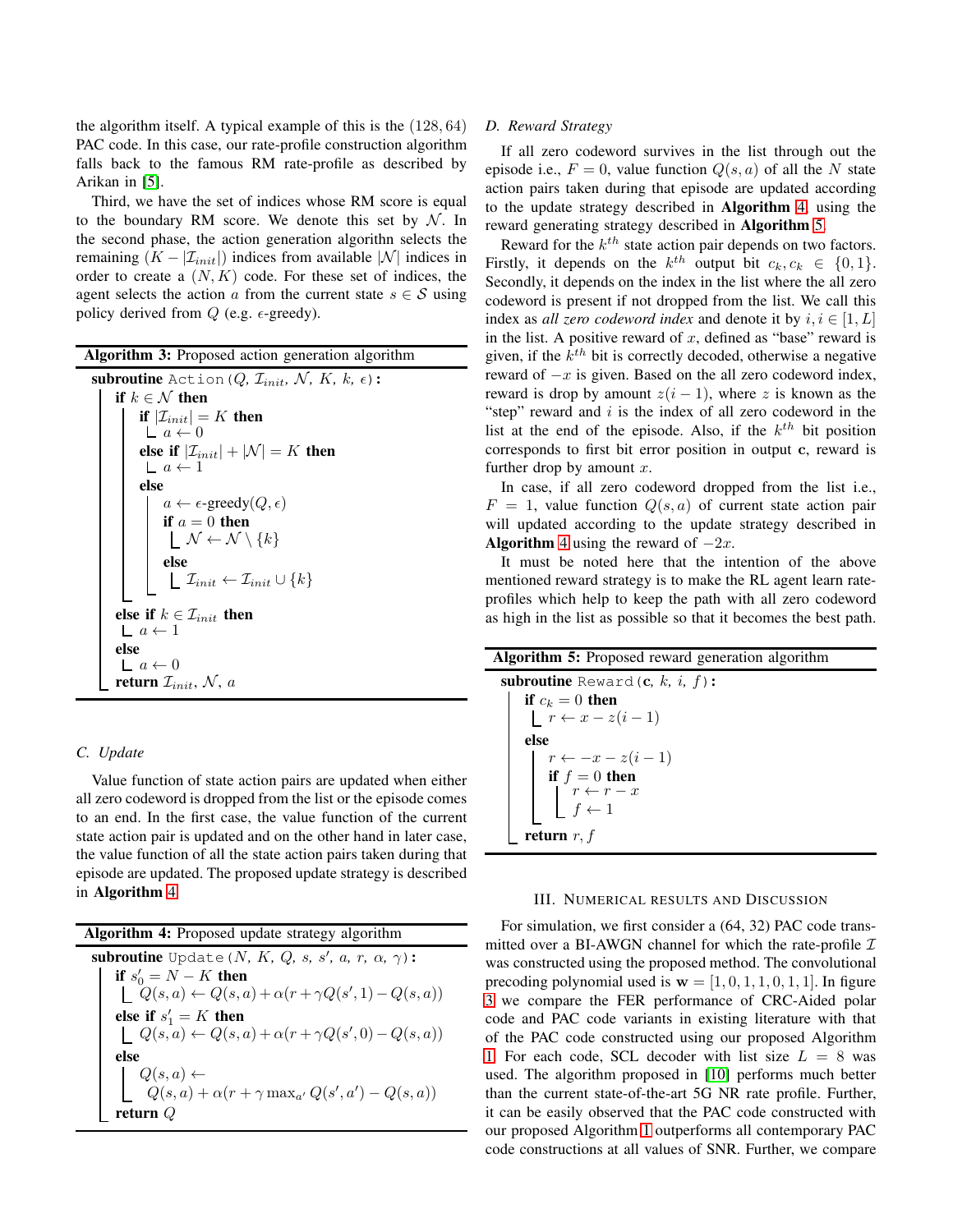

<span id="page-4-0"></span>Figure 3. FER performance of (64, 32) CRC-Aided polar code and PAC code variants with  $\mathbf{w} = [1, 0, 1, 1, 0, 1, 1]$  under SCL decoding with  $L = 8$ .



<span id="page-4-1"></span>Figure 4. FER performance of (64, 32) polar code, CRC-Aided polar code and PAC code variants with  $\mathbf{w} = [1, 0, 1, 1, 0, 1, 1]$  under SCL decoding with  $L = 32$ .

proposed PAC code with the current state-of-the-art 8-bit CRC-Aided (64, 32) Polar code used in 3GPP 5G NR which contains 24 information bits and 8 CRC-bits. Specifically, at a target FER of 10<sup>−</sup><sup>5</sup> , the performance of proposed PAC code is around 0.5 dB better than the CRC-Aided Polar code.

Figure [4](#page-4-1) shows (64, 32) PAC code variants with same parameters as those shown in Figure [3.](#page-4-0) However, we have used SCL decoder with list size  $L = 32$ . It can be observed that both proposed PAC code and algorithm proposed in [\[10\]](#page-5-9) perform nearly same. Further, we compare proposed PAC code with the current state-of-the-art 8-bit CRC-Aided (64, 32) Polar code used in 3GPP 5G NR which contains 24 information bits and 8 CRC-bits. Specifically, at a target FER of  $10^{-5}$ , the performance of proposed PAC code is around 0.5 dB better than the CRC-Aided Polar code.



<span id="page-4-2"></span>Figure 5. FER performance of (128, 72) polar code and PAC code variants with  $w = [1, 0, 1, 1, 0, 1, 1]$  under SCL decoding with  $L = 8$ .



<span id="page-4-3"></span>Figure 6. FER performance of (64, 32) polar code, CRC-Aided polar code and PAC code variants with  $w = [1, 1, 0, 1, 0, 0, 0, 1, 0, 0, 1]$  under SCL decoding with  $L = 8$ .

In figure [5,](#page-4-2) we consider a (128, 72) PAC code transmitted over a BI-AWGN channel for which the rate-profile  $\mathcal I$  was constructed using Algorithm [1.](#page-1-1) The convolutional precoding polynomial used is  $\mathbf{w} = [1, 0, 1, 1, 0, 1, 1]$ . It can be seen that both polar and PAC code constructed using algorithm [1](#page-1-1) performs much better than current state-of-the-art 3GPP 5G NR [\[2\]](#page-5-1) rate profile. Specifically, at a target FER of  $10^{-5}$ , the performance of proposed polar and PAC code is around 0.5 dB and 0.9 dB better than the 3GPP 5G NR rate profile.

Figure [6](#page-4-3) shows (64, 32) PAC code variants transmitted over a BI-AWGN channel, but using a convolution precoding polynomial given by  $w = [1, 1, 0, 1, 0, 0, 0, 1, 0, 0, 1]$ . For each code, SCL decoder with list size  $L = 8$  is used. In this case, PAC code constructed with our proposed Algorithm [1](#page-1-1) outperforms the PAC code constructed with algorithm in [\[10\]](#page-5-9)